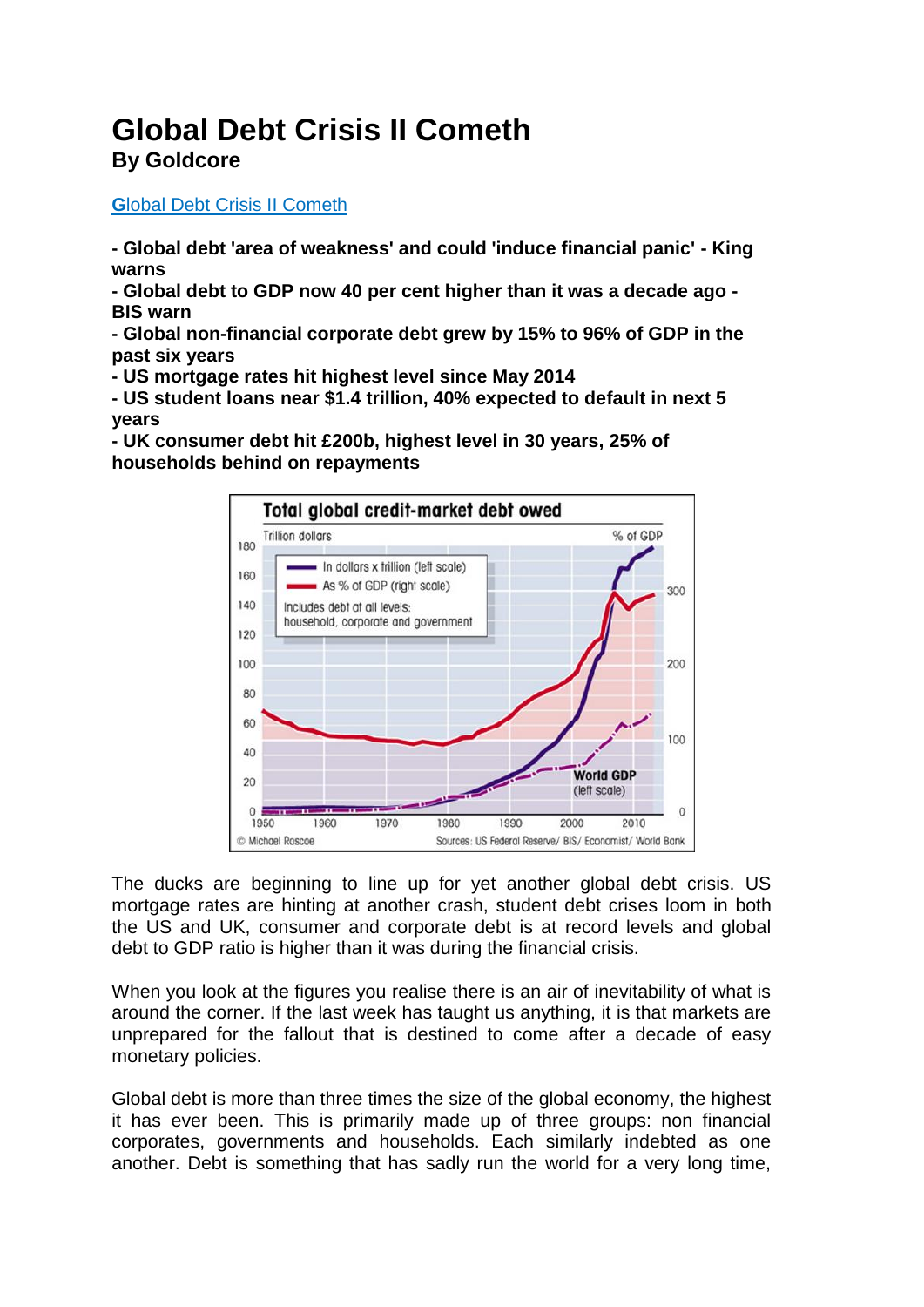often without problems. But when that debt becomes excessive it is unmanageable. The terms change and repayments can no longer be met.

This sends financial markets into a spiral. The house of cards is collapsing and suddenly it is revealed that life isn't so hunky-day after all. Rates are set to rise and as they do they will spark more financial shocks, as we have seen this week.

Mervyn King, former Governor of the Bank of England, gave warning about global debt levels earlier this week:

*"The areas of weakness in the current system are really focused on the amount of debt that exists, not just in the U.S. and U.K. but across the world," he said on [Bloomberg Radio](https://www.bloomberg.com/news/articles/2018-02-07/king-says-global-debt-may-contain-seeds-of-next-financial-crisis) last Wednesday. "Debt in the private sector relative to GDP is higher now than it was in 2007, and of course public debt is even higher still."*

#### **Consumer debt shows little sign of abating**



Total UK consumer debt hit £207 bn, in 2017 according to Standard & Poor's. Levels such as these have not been seen since the 1980s. Now a quarter of the country's poorest households are set to fall further into debt at a time when personal loans, credit cards etc are at pre-2008 levels.

The debt is set to get worse thanks to rising inflation, rising rates, wage stagnation, pension pot failings and just that simple problem of being stuck in a debt-laden hole.

The last financial crisis is primarily to blame for this mess that will no doubt contribute to the next crisis. Low or zero-rate loans, credit cards and finance packages were difficult to turn down by individuals who were struggling in the face of rising inflation and lack of wage growth. They were also repeatedly told by the government and media that all was going really well, they had little reason to believe their finances wouldn't turn around soon.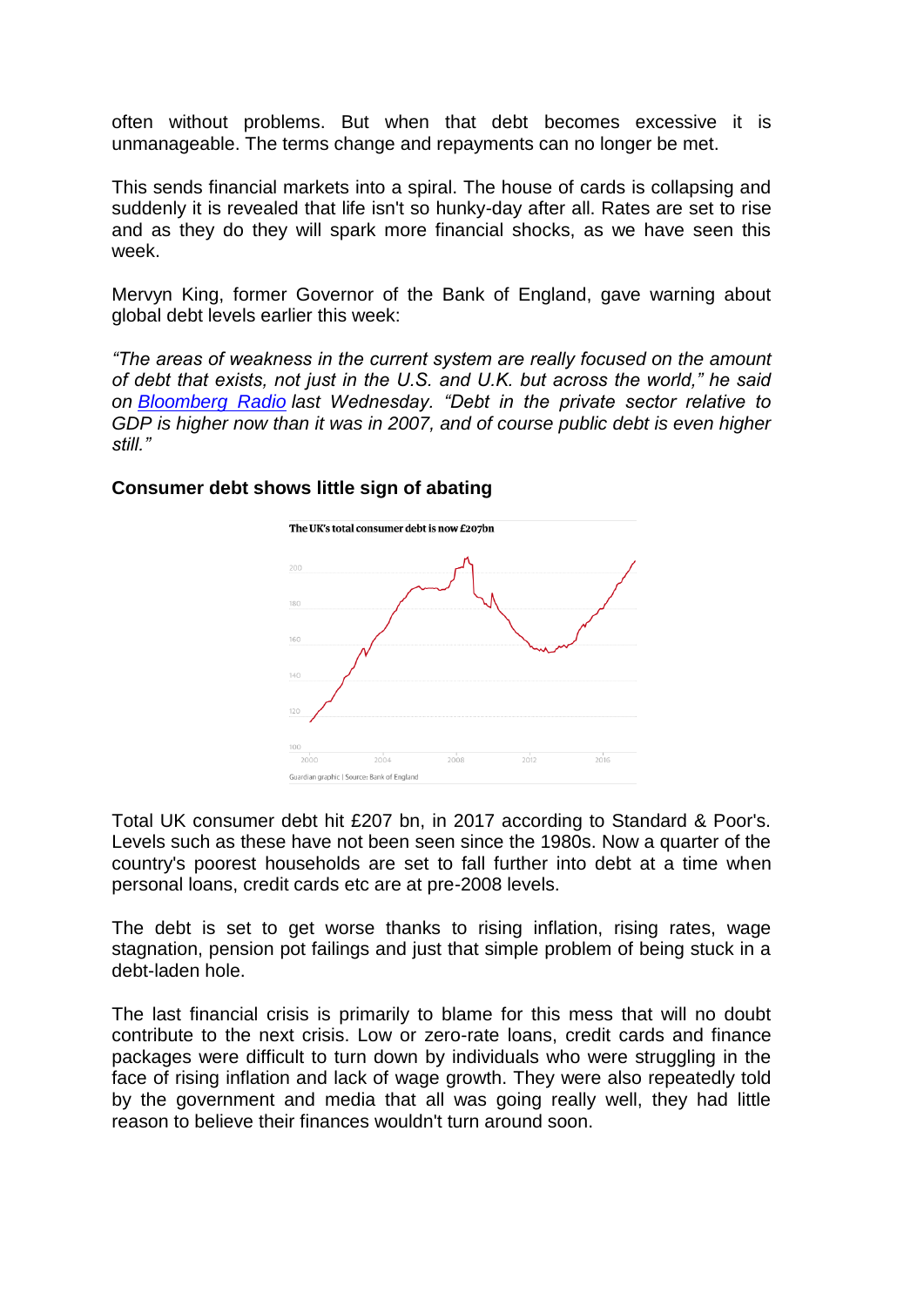But they won't turnaround. Loan terms are set to get worse and few have enough set aside to help them manage increased payments with the savings ratio now below 7%, the lowest level since 2006.

Even if wages were to rise, this isn't necessarily a good thing for the overall economy. The panic last week seen across the equities markets was thanks to an increase in wages. Markets saw the data which causes everyone to realise there's the prospect of inflation rising for which interest rates will be introduced to counter it. In turn, bond yields rise thus making equities less attractive while raising general borrowing costs. Not good for Joe Bloggs who just wanted a cheap car loan and a credit card to manage life with his family of four.



#### **Mortgage rates, as you were**

The subprime mortgage crisis was one of the leading triggers of the last global debt crisis. It followed the housing boom (and subsequent bust) in the US between 2007 and 2009.

Recent data suggests that we are heading towards another mortgage crisis in the US. Mortgage rates have now hit their highest level since May 2014. As Mortgage News Daily reports:

*This marks the only time rates have risen this much without having been at long term lows in the past year. For example, late 2010, mid-2013, mid-2015, and late 2016 all saw sharper increases in rates overall, but each of those moves happened only 1-3 months after a long term rate low...So far this month, MBS have stunningly dropped over 200 bps, which easily translates into a .5% or more increase in rates. I've been shouting "lock early" for quite a while, and this is precisely why, This isn't a drill, or a momentary rate upturn. It's likely the end of a decade+ long bull bond market.*

As rates are set to rise further, we will likely see this impact the housing market further. Rising rates make home buying and building less affordable. One indicator of where this will end up is by looking at the monthly supply of homes.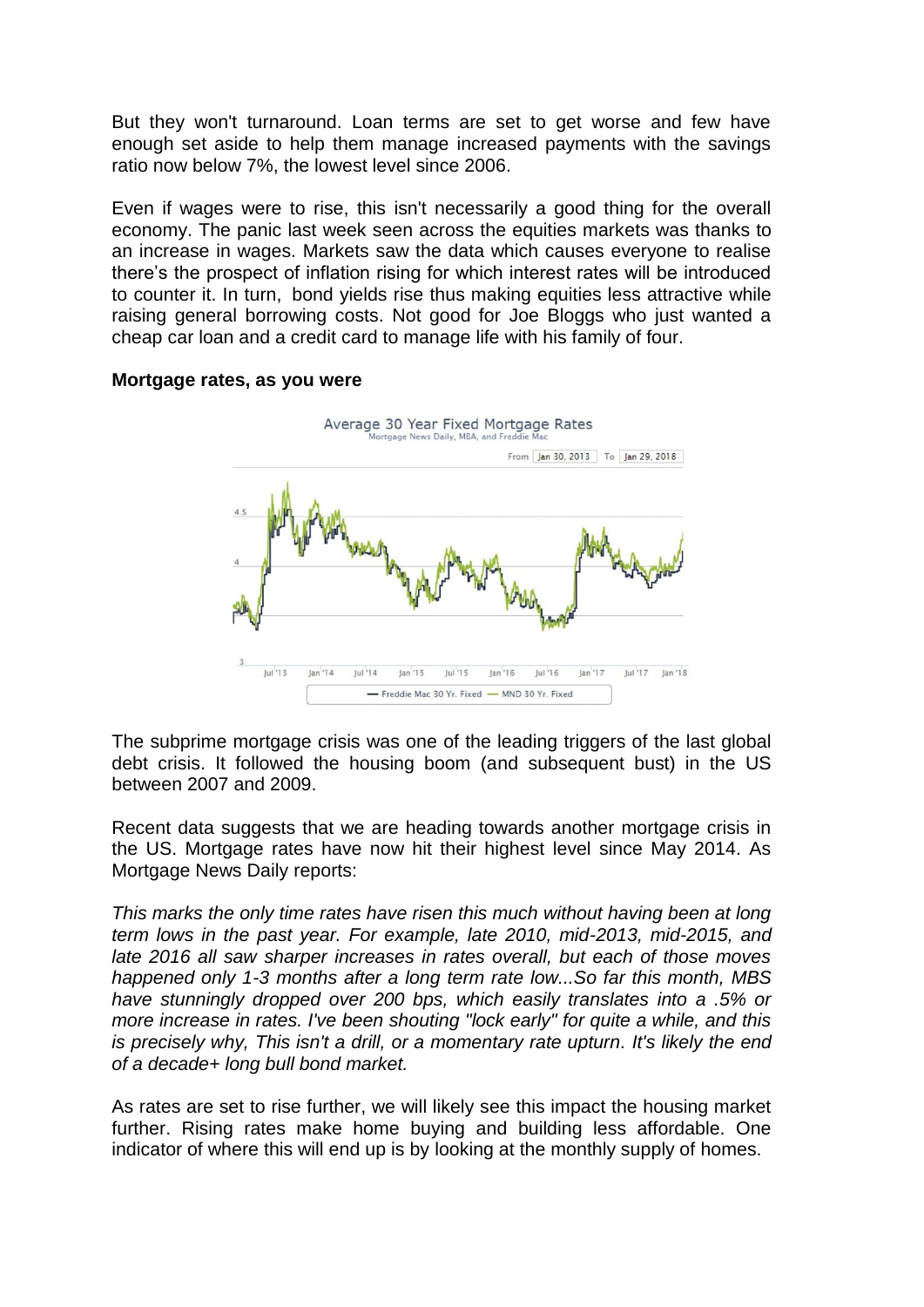

As [Mish Shedlock](https://www.themaven.net/mishtalk/economics/this-isn-t-a-drill-mortgage-rates-hit-highest-level-since-may-2014-5A6Yth7WO0GTEvS7SkajjA) points out:

*Note that spikes in home inventory coincide with recessions.*

*A 5.9 month supply of homes did not seem to be a problem in March of 2006. In retrospect, it was the start of an enormous problem.*

*In absolute terms, builders are nowhere close to the problem situation of 2007. Indeed, it appears that builders learned a lesson.*

*Nonetheless, pain is on the horizon if rates keep rising.*

## **Future generations laden with debt**



It is a sad reflection on society when it celebrates it current successes which exist purely because of debt burdens left to future generations.

Aside from pensioners today, there is no generation that will not face significant debt burdens in their lives. This ranges from increased taxes due to increased government debt through to university education that comes at an unmanageable cost.

UK and US student loans will be one of the major catalysts of the next global debt crisis. In the US graduates owe approximately \$1.4 trillion in student loans, whilst in the UK it is £100 billion. This may seem as though the UK has little to